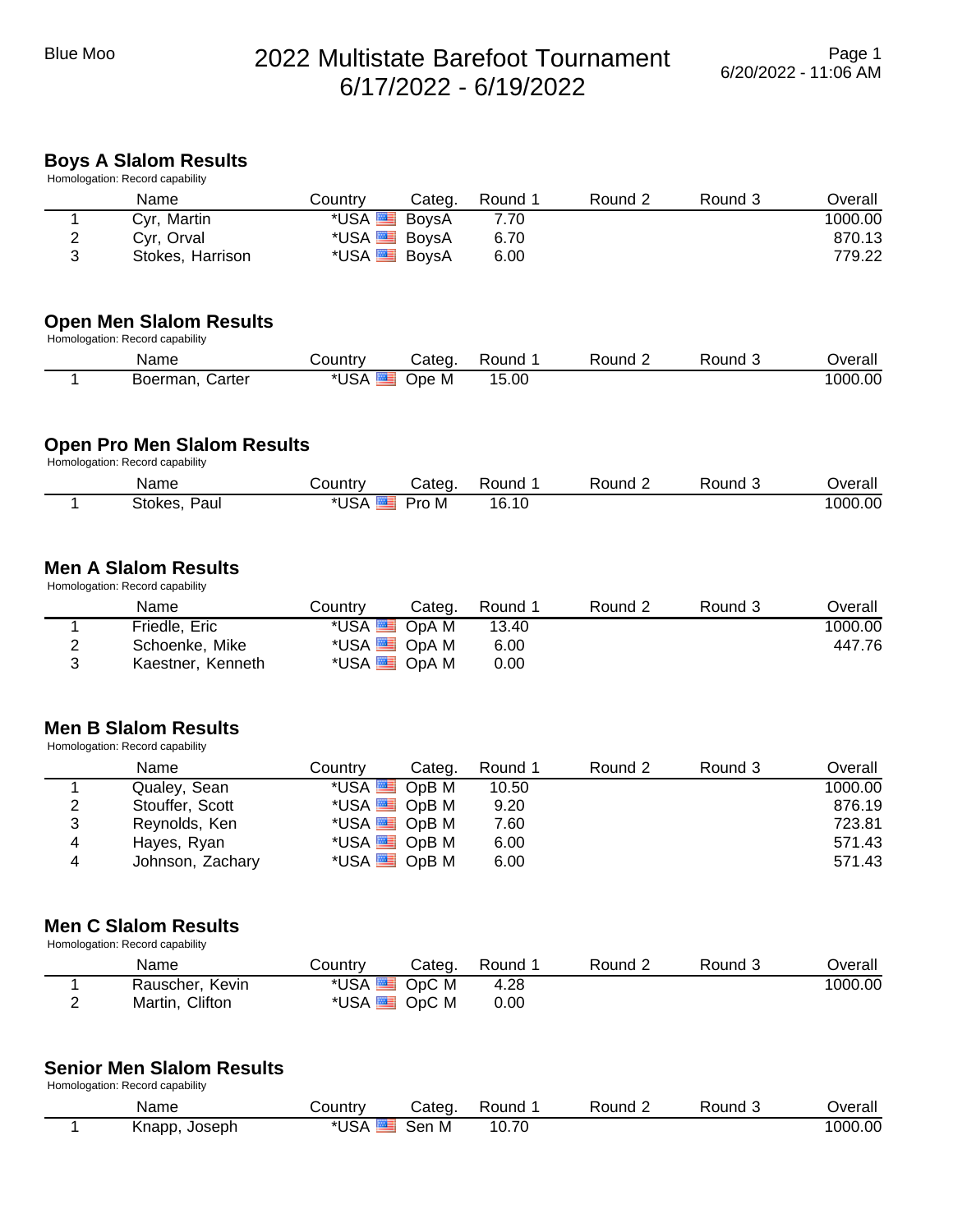## Blue Moo 2022 Multistate Barefoot Tournament 6/17/2022 - 6/19/2022

## **Super Veteran Women Slalom Results**

Homologation: Record capability

| Name               | <b>⊜ountr</b> ∨ | Categ       | Round | Round | Round | <b>Dverall</b> |
|--------------------|-----------------|-------------|-------|-------|-------|----------------|
| Sharon<br>Carlson. | USA             | . .<br>5UV. | 2.30  |       |       | 1000.00        |

#### **Super Veteran Men Slalom Results**

Homologation: Record capability

| Name               | تountr∨ | ات cated | Round | Round | Round | ⊃verall |
|--------------------|---------|----------|-------|-------|-------|---------|
| Beniamin<br>Hough, | USA     | SuV M    | .43   |       |       | 1000.00 |

#### **International Men Slalom Results** Homologation: Record capability

| Name          | .ountryٽ | Cated | Round | Round | Round | <b>Dverall</b> |
|---------------|----------|-------|-------|-------|-------|----------------|
| Ben<br>Groen. | *NZL     | Int M | 18.20 |       |       | 1000.00        |

#### **Boys A Tricks Results**

Homologation: Record capability

|   | Name             | ڪountr∨ | Categ. | Round | ∟ Round | Round 5 | <b>Dverall</b> |
|---|------------------|---------|--------|-------|---------|---------|----------------|
|   | Cyr, Martin      | *USA    | BoysA  | 2300  |         |         | 1000.00        |
| _ | Stokes, Harrison | *USA    | BoysA  | 750   |         |         | 326.09         |

#### **Open Pro Men Tricks Results**

Homologation: Record capability

| Name            | こountry            | Categ. | Round | Round $\sim$ | Round 3 | Overall |
|-----------------|--------------------|--------|-------|--------------|---------|---------|
| Cyr, Orval      | *USA ██            | Pro M  | 4480  |              |         | 1000.00 |
| Boerman, Carter | *USA <del>EE</del> | Pro M  | 4200  |              |         | 937.50  |

#### **Men A Tricks Results**

Homologation: Record capability

|   | Name              | Country             | Categ.              | Round 1 | Round 2 | Round 3 | Overall |
|---|-------------------|---------------------|---------------------|---------|---------|---------|---------|
|   | Qualey, Sean      | *USA <b>E</b> OpA M |                     | 1910    |         |         | 1000.00 |
| 2 | Stokes, Paul      |                     | *USA <b>E OpA</b> M | 900     |         |         | 471.20  |
| 3 | Friedle, Eric     |                     | *USA <b>E OpA</b> M | 760     |         |         | 397.91  |
| 4 | Kaestner, Kenneth |                     | *USA <b>E</b> OpA M |         |         |         |         |

### **Men B Tricks Results**

Homologation: Record capability

|   | Name             | Countrv             | Categ. | Round 1 | Round 2 | Round 3 | Overall |
|---|------------------|---------------------|--------|---------|---------|---------|---------|
|   | Johnson, Zachary | *USA $\equiv$ OpB M |        | 990     |         |         | 1000.00 |
| 2 | Hayes, Ryan      | *USA $\equiv$ OpB M |        | 980     |         |         | 989.90  |
| 2 | Reynolds, Ken    | *USA $\equiv$ OpB M |        | 980     |         |         | 989.90  |
| 4 | Schoenke, Mike   | *USA $\equiv$ OpB M |        | 930     |         |         | 939.39  |
| 5 | Stouffer, Scott  | *USA <b>E</b> OpB M |        | 620     |         |         | 626.26  |

#### **Men C Tricks Results**

Homologation: Record capability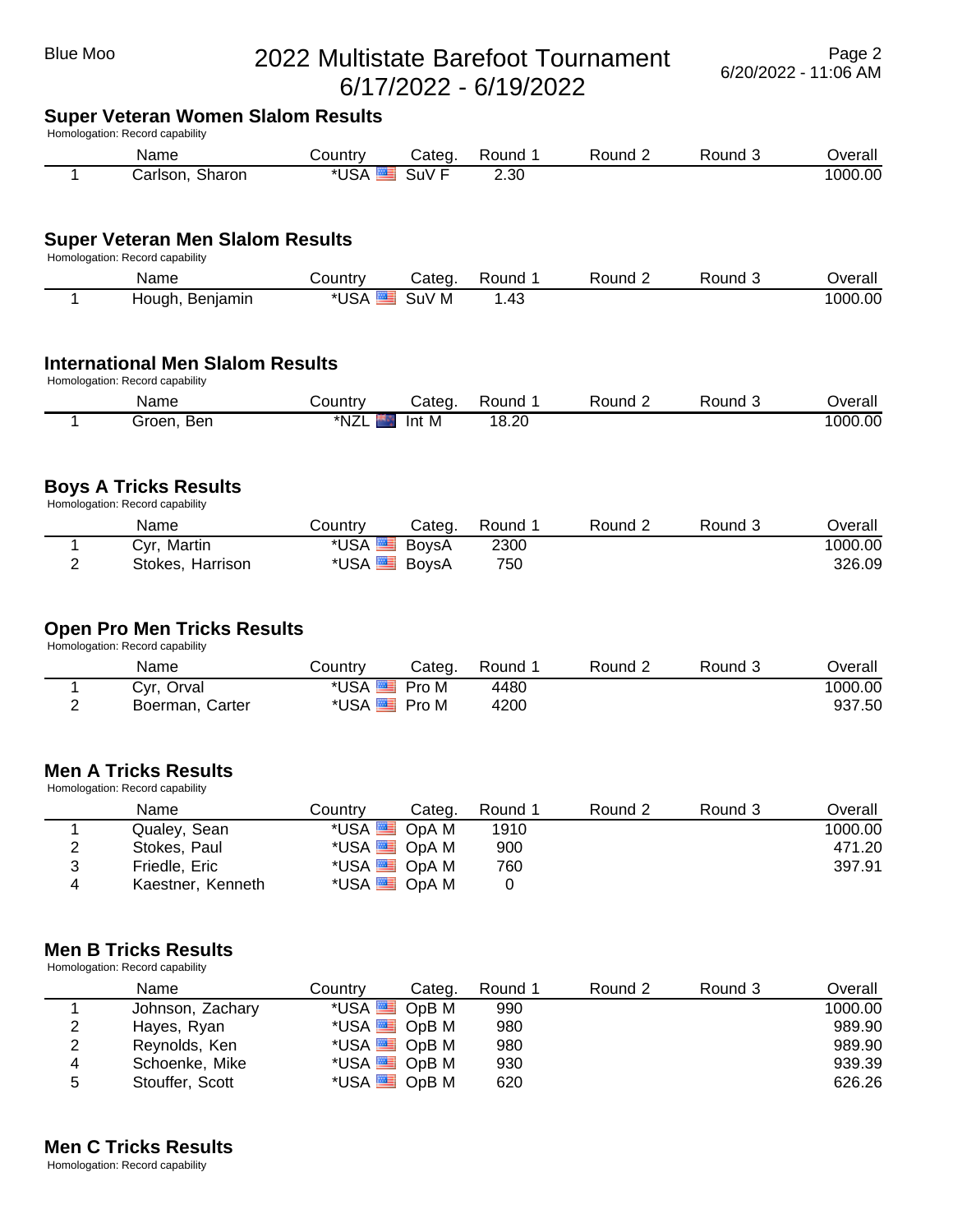| <b>Blue Moo</b> | 2022 Multistate Barefoot Tournament                                          | Page 3<br>6/20/2022 - 11:06 AM |                               |                  |         |         |         |
|-----------------|------------------------------------------------------------------------------|--------------------------------|-------------------------------|------------------|---------|---------|---------|
|                 | Name                                                                         | Country                        | Categ.                        | Round 1          | Round 2 | Round 3 | Overall |
| 1               | Rauscher, Kevin                                                              | *USA                           | OpC M                         | 730              |         |         | 1000.00 |
| 2<br>3          | Boerman, Daniel<br>Martin, Clifton                                           | USA <sup>E</sup>               | OpC M<br>*USA <b>DE</b> OpC M | 360<br>0         |         |         | 493.15  |
|                 |                                                                              |                                |                               |                  |         |         |         |
|                 | <b>Senior Men Tricks Results</b><br>Homologation: Record capability          |                                |                               |                  |         |         |         |
|                 | Name                                                                         | Country                        | Categ.                        | Round 1          | Round 2 | Round 3 | Overall |
| 1               | Knapp, Joseph                                                                | *USA                           | Sen M                         | 1300             |         |         | 1000.00 |
|                 | <b>Super Veteran Women Tricks Results</b><br>Homologation: Record capability |                                |                               |                  |         |         |         |
|                 | Name                                                                         | Country                        | Categ.                        | Round 1          | Round 2 | Round 3 | Overall |
| 1               | Carlson, Sharon                                                              | *USA <sup>E</sup>              | SuV <sub>F</sub>              | 450              |         |         | 1000.00 |
|                 | <b>Super Veteran Men Tricks Results</b><br>Homologation: Record capability   |                                |                               |                  |         |         |         |
|                 | Name                                                                         | Country                        | Categ.                        | Round 1          | Round 2 | Round 3 | Overall |
| 1               | Hough, Benjamin                                                              | *USA                           | SuV M                         | 70               |         |         | 1000.00 |
|                 | <b>International Men Tricks Results</b><br>Homologation: Record capability   |                                |                               |                  |         |         |         |
|                 | Name                                                                         | Country                        | Categ.                        | Round 1          | Round 2 | Round 3 | Overall |
| 1               | Groen, Ben                                                                   | *NZL                           | Int M                         | 7630             |         |         | 1000.00 |
|                 | <b>Boys A Jump Results</b><br>Homologation: Record capability                |                                |                               |                  |         |         |         |
|                 | Name                                                                         | Country                        | Categ.                        | Round 1          | Round 2 | Round 3 | Overall |
| 1               | Cyr, Orval                                                                   | *USA                           | <b>BoysA</b>                  | 12.5m            |         |         | 1000.00 |
| $\overline{2}$  | Cyr, Martin                                                                  | *USA <sup>E</sup>              | <b>BoysA</b>                  | 9.8 <sub>m</sub> |         |         | 784.00  |
|                 | <b>Open Men Jump Results</b><br>Homologation: Record capability              |                                |                               |                  |         |         |         |
|                 | Name                                                                         | Country                        | Categ.                        | Round 1          | Round 2 | Round 3 | Overall |
| 1               | Boerman, Carter                                                              | *USA                           | Ope M                         | 16.7m            |         |         | 1000.00 |
|                 | <b>Men A Jump Results</b><br>Homologation: Record capability                 |                                |                               |                  |         |         |         |
|                 | Name                                                                         | Country                        | Categ.                        | Round 1          | Round 2 | Round 3 | Overall |
| 1               | Friedle, Eric                                                                | *USA                           | OpA M                         | 9.3 <sub>m</sub> |         |         | 1000.00 |
|                 | <b>Men B Jump Results</b><br>Homologation: Record capability                 |                                |                               |                  |         |         |         |

| Name                               | ∴ountrٽ    | Categ   | Round | Round | <b>Round</b><br>. . | <br>Overall |
|------------------------------------|------------|---------|-------|-------|---------------------|-------------|
| Mike<br>Schoenke.<br>$\sim$ $\sim$ | <b>USA</b> | $OpB$ M | 9.8m  |       |                     | 1000.00     |